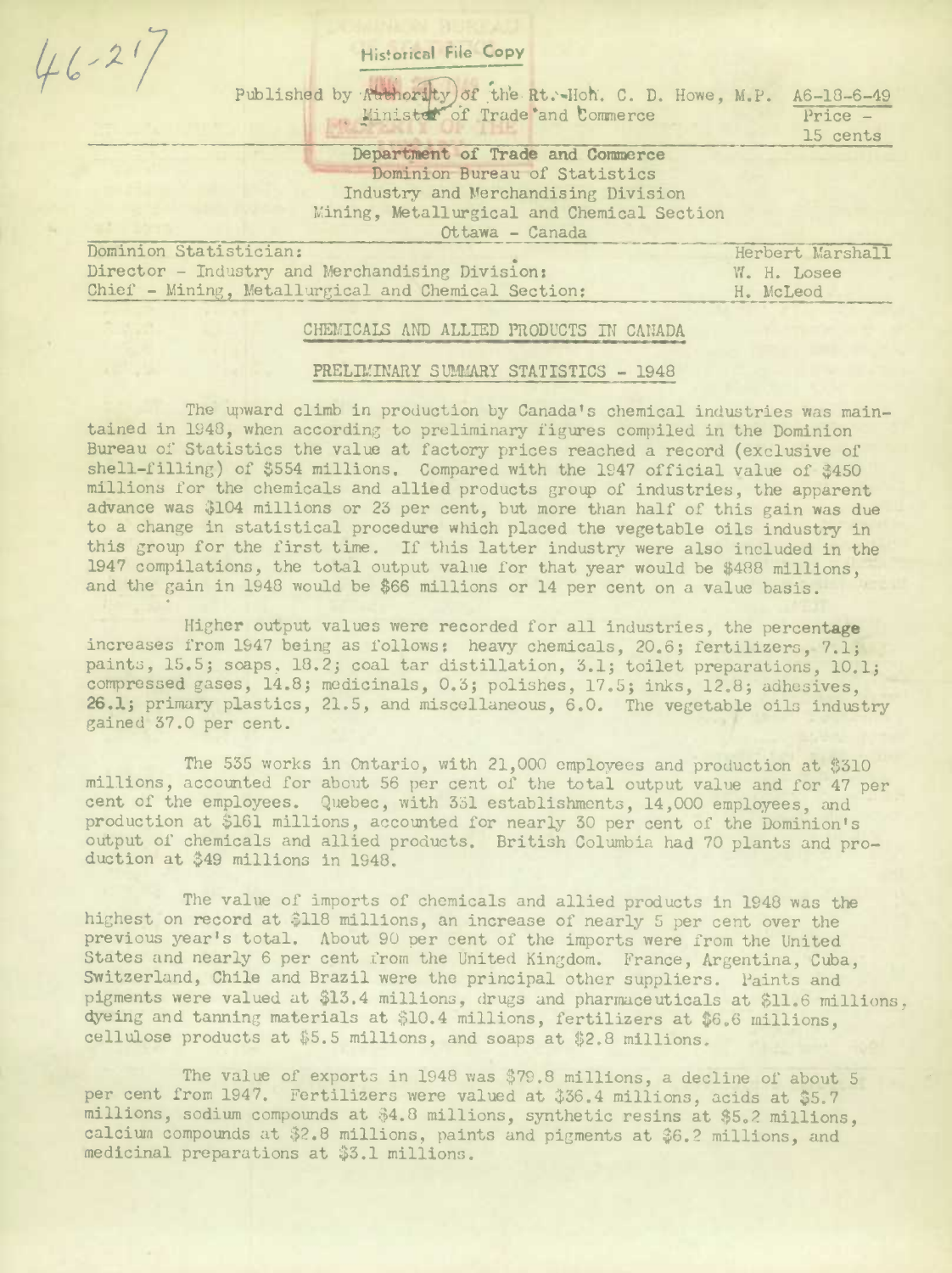Preliminary Chemicals -2-

Table 1 - PRINCIPAL STATISTICS FOR THE MANUFACTURE OF CHEMICAIS AND ALLIED PRODUCTS IN CANADA, BY INDUSTRIES, 1947 and 1948

|                                  |                                                              |         |          |                    |           | Gross    |
|----------------------------------|--------------------------------------------------------------|---------|----------|--------------------|-----------|----------|
|                                  | Number                                                       | Average | Salaries | Cost of            | Cost of   | selling  |
| Industry                         | $\circ$ f                                                    | number  | and      | fuel and           | materials | value of |
|                                  | plants                                                       | of em-  | wages    | electricity        | at works  | products |
|                                  |                                                              | ployees |          | at works           |           | at works |
|                                  |                                                              |         |          | (OCO's of dollars) |           |          |
| 1947                             |                                                              |         |          |                    |           |          |
| Coal tar distillation.           | 11                                                           | 392     | 776      | 390                | 3,753     | 6,151    |
| Heavy chemicals                  | 31                                                           | 5,541   | 12,929   | 7,053              | 19,059    | 59,318   |
| Compressed gases                 | 44                                                           | 1,089   | 2,262    | 366                | 1,475     | 9,607    |
| Fertilizers                      | 31                                                           | 3,258   | 7,283    | 2,465              | 27,417    | 58,784   |
| Medicinals and pharma-           |                                                              |         |          |                    |           |          |
| ceuticals                        | 213                                                          | 7,678   | 13,849   | 547                | 26,244    | 70,292   |
|                                  | 109                                                          | 5,428   | 10,876   | 526                |           |          |
| Paints and varnishes             |                                                              |         |          |                    | 38, 322   | 69,912   |
| Soaps and washing com-           |                                                              |         |          | 752                |           |          |
| pounds                           | 166                                                          | 3,262   | 6,805    |                    | 28,957    | 53,201   |
| Toilet preparations              | 100                                                          | 1,870   | 2,885    | 66                 | 6,640     | 16,888   |
| Inks                             | 32                                                           | 719     | 1,465    | 62                 | 3,142     | 7,022    |
| Adhesives                        | 26                                                           | 729     | 1,551    | 275                | 4,303     | 7,415    |
| Polishes and dressings           | 55                                                           | 743     | 1,281    | 54                 | 4,787     | 8,736    |
| Plastics (primary only)          | 10                                                           | 1,060   | 2,351    | 203                | 5,177     | 11,783   |
| Miscellaneous $(*) \ldots$       | 203                                                          | 6,722   | 13,165   | 2,873              | 36,263    | 70,851   |
| $\text{TOTAL} \dots \dots \dots$ | 1,031                                                        | 38,491  | 77,480   | 15,632             | 205,541   | 449,960  |
|                                  |                                                              |         |          |                    |           |          |
| 1948 (Preliminary)               |                                                              |         |          |                    |           |          |
| Coal tar distillation.           | 11                                                           | 390     | 786      | 393                | 3,902     | 6,344    |
| Heavy chemicals                  | 34                                                           | 6,294   | 15,705   | 7,802              | 21,816    | 71,525   |
| Compressed gases                 | 45                                                           | 1,163   | 2,346    | 405                | 2,093     | 11,026   |
| Fertilizers                      | 32                                                           | 3,149   | 7,931    | 2,231              | 29,656    | 62,932   |
| Medicinals and pharma-           |                                                              |         |          |                    |           |          |
| ceuticals                        | 211                                                          | 7,398   | 14,417   | 618                | 26,011    | 70,514   |
| Paints and varnishes             | 116                                                          | 5,543   | 11,784   | 607                | 44,969    | 80,724   |
| Soaps and washing com-           |                                                              |         |          |                    |           |          |
| pounds                           | 148                                                          | 3,604   | 8,656    | 830                | 33,425    | 62,900   |
| Toilet preparations              | 99                                                           | 1,829   | 2,923    | 79                 | 7,209     | 18,604   |
|                                  | 31                                                           | 654     |          | 70                 | 3,589     |          |
| Inks                             |                                                              |         | 1,582    |                    |           | 7,919    |
| Vegetable oils                   | 13 <sub>1</sub>                                              | 719     | 1,580    | 349                | 40,532    | 52,620   |
| Adhesives                        | 26                                                           | 757     | 1,787    | 334                | 5,163     | 9,354    |
| Polishes and dressings           | 55                                                           | 762     | 1,440    | 610                | 5,969     | 10,268   |
| Plastics (primary only)          | 12                                                           | 908     | 2,428    | 303                | 6,217     | 14,319   |
| Miscellaneous (*)                | 197                                                          | 6,584   | 13,655   | 2,982              | 39,957    | 75,061   |
| TOTAL                            | 1,030                                                        | 39,754  | 87,020   | 17,613             | 270,508   | 554,110  |
| Per cent change,                 |                                                              |         |          |                    |           |          |
| 1948 from 1947                   | $\begin{array}{ccccc}\bullet&\circ&\circ&\bullet\end{array}$ | $+3.3$  | $+12.3$  | $+12.7$            | $+31.6$   | $+23.1$  |
|                                  |                                                              |         |          |                    |           |          |

(\*) Includes explosives, insecticides, matches, synthetic rubber, etc.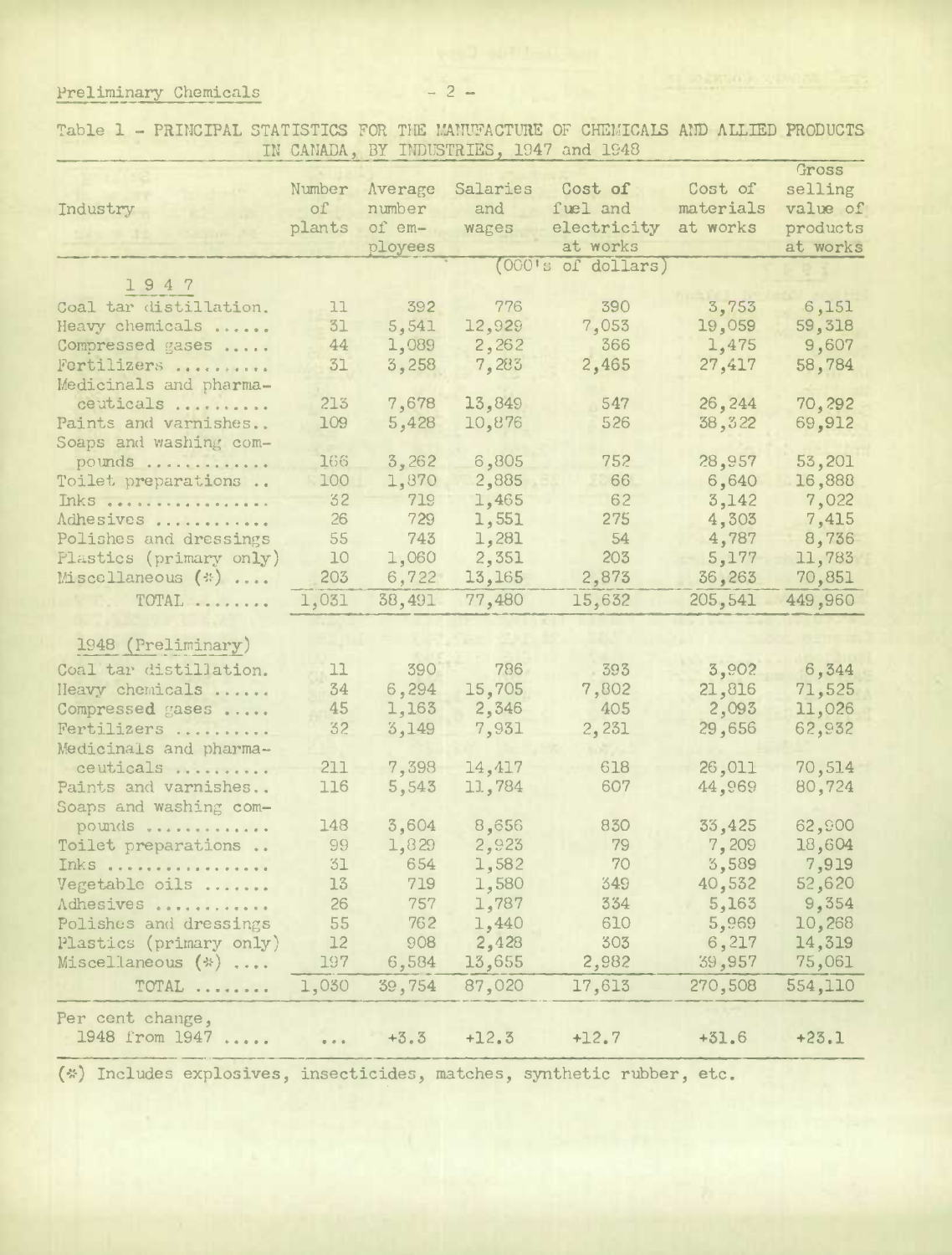$\mathcal{G}:=\{S\}$ 

180,17

 $\begin{array}{lll} \mathcal{G} \boxtimes \mathcal{G} & \mathcal{G} \boxtimes \mathcal{A} \\ \boxtimes \mathcal{G} & \boxtimes \mathcal{G} \\ \boxtimes \mathcal{G} & \boxtimes \mathcal{G} \\ \boxtimes \mathcal{G} & \boxtimes \mathcal{G} \\ \boxtimes \mathcal{G} & \boxtimes \mathcal{G} \end{array}$ 

**TALLES** 

Table 2 - PRINCIPAL STATISTICS FOR THE MANUFACTURE OF CHEMICAlS AND ALLIED PRODUZTS

|                      |                |          |               | IN CANADA, BY PROVINCES, 1947 and 1948 |           |          |
|----------------------|----------------|----------|---------------|----------------------------------------|-----------|----------|
|                      |                | Average  |               | Cost of                                |           | Selling  |
|                      | Number         | number   | Salaries      | fuel and                               | Cost of   | value of |
| Province             | of             | of $em-$ | and           | electricity                            | materials | products |
|                      | plants         | ployees  | wages         | at works                               | at works  | at works |
|                      |                |          |               | $(000's$ of dollars)                   |           |          |
| 1947                 |                |          |               |                                        |           |          |
| Prince Edward Island |                |          |               |                                        |           |          |
| and Nova Scotia      | 17             | 378      | 686           | 111                                    | 3,615     | 5,712    |
| New Brunswick        | 7              | 196      | 395           | 57                                     | 3,472     | 4,912    |
| Quebec               | 334            | 13,931   | 27,047        | 3,989                                  | 63,809    | 139,414  |
| Ontario              | 530            | 20,259   | 41,479        | 9,552                                  | 116,006   | 250,186  |
| Manitoba             | 37             | 631      | 1,079         | 78                                     | 3,929     | 7,303    |
| Saskatchewan         | 9              | 100      | 172           | 14                                     | 410       | 952      |
| Alberta              | 2 <sup>2</sup> | 511      | 1,064         | 622                                    | 1,360     | 5,663    |
| British Columbia     | 75             | 2,485    | 5,558         | 1,209                                  | 12,940    | 35,818   |
| CANADA               | 1,031          |          | 38,491 77,480 | 15,632                                 | 205,541   | 449,960  |
| 1948 (Preliminary)   |                |          |               |                                        |           |          |
| Prince Edward Island |                |          |               |                                        |           |          |
| and Nova Scotia      | 17             | 387      | 711           | 113                                    | 4,083     | 6,392    |
| New Brunswick        | $\sqrt{7}$     | 174      | 374           | 59                                     | 3,500     | 4,687    |
| Quebec               | 331            | 14,149   | 29,421        | 5,326                                  | 74,323    | 161,150  |
| Ontario              | 535            | 21,142   | 47,610        | 10,135                                 | 154,374   | 310,318  |
| Manitoba             | 37             | 693      | 1,192         | 99                                     | 5,488     | 10,278   |
| Saskatchewan         | 11             | 167      | 311           | 40                                     | 2,980     | 4,253    |
| Alberta              | 22             | 483      | 1,168         | 635                                    | 2,470     | 7,690    |
| British Columbia     | 70             | 2,559    | 6,233         | 1,206                                  | 23,290    | 49,342   |
| CANADA               | 1,030          | 39,754   | 87,020        | 17,613                                 | 269,509   | 554,110  |

 $\overline{\phantom{a}}$ 

t F  $\sim$